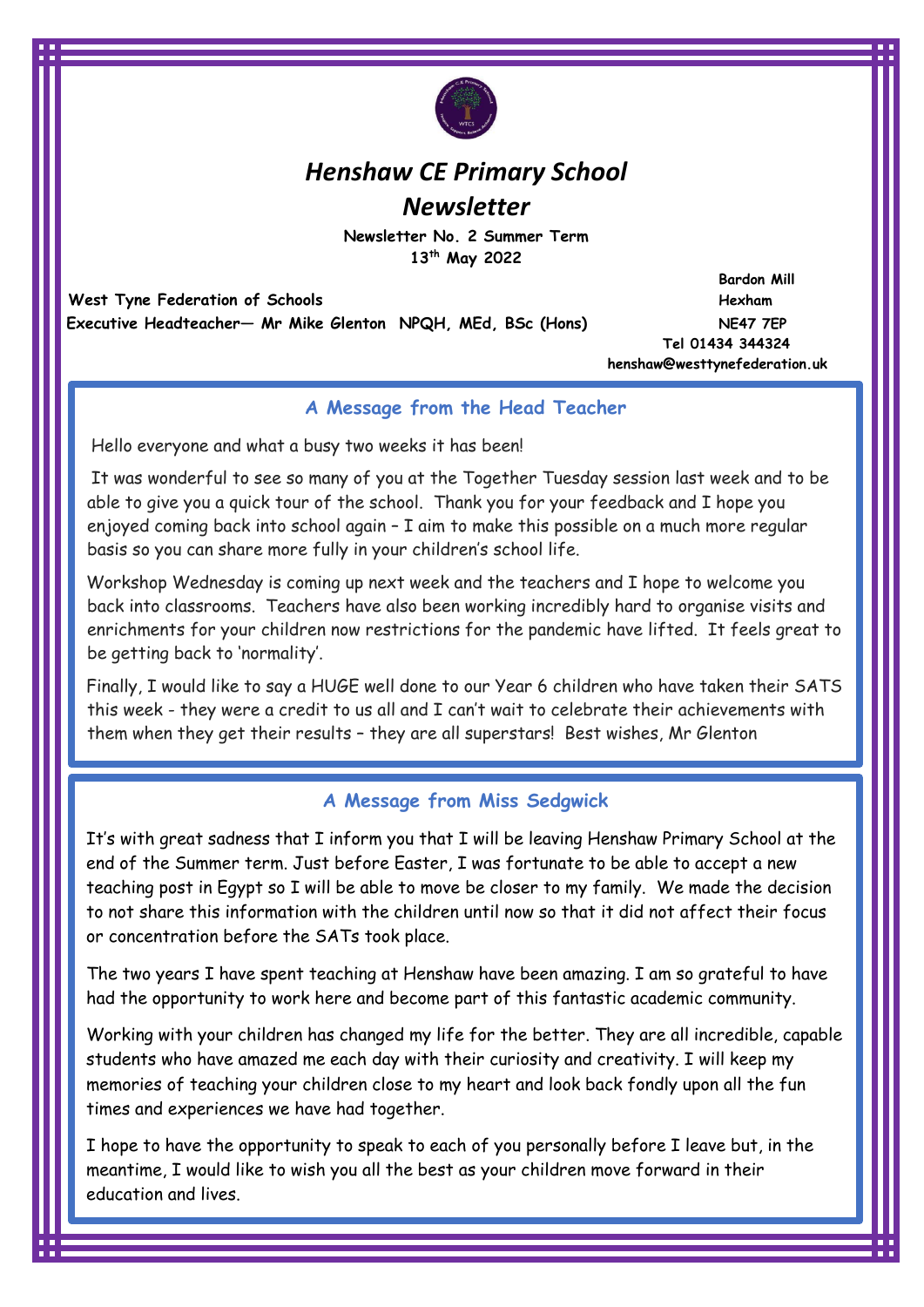#### **Class News**

#### Class 1

We have been working hard over the last couple of weeks to design our new garden outside. The children have thought carefully about what grows well together and what will grow in the North East. We can't wait to plant it next week with our adults. We have worked in groups to create two wonderful poems about our dream gardens, using lots of adjectives. In maths we have been looking at number bonds to 5 and 10. We have been representing these in lots of different ways. Ask your child if they can show you these bonds e.g. with sticks from the garden, and pop a photo on Tapestry. We have really enjoyed spending time in our new reading corner, sharing books with our friends and also spending some quiet time alone.

### Class 2

We thoroughly enjoyed our trip to Beamish and were very lucky with the weather. The children had a lovely time playing Grannie's footsteps in the yard and using a slate to write on in the classroom. As part of our History topic we have looked at school log books dated as far back as 1872. The children were amazed listening to some of the extracts and comparing school then and now. If any parents or grandparents have any information about school, we would love to hear from you. In maths we have been practising reading and telling the time. Year 1 have looked at 0' clock and Year 2 have looked at quarter past and quarter to. If you could practise this at home either by making a clock or perhaps using a watch that would be fantastic.

# Class 3

This week in Class 3, we have been learning about the features of a playscript and have started to write our own. Once completed, we will become actors and perform our plays. In PSHE, we have covered internet safety with a focus on online relationships. In history, the children learnt about and sequenced events in the Roman era and heard the story of Romulus and Remus. In maths, we have been learning about money, including giving change. We have continued our work on multiplication tables - to reinforce these, I have placed two multiplication games onto Google Classroom for the children to access at home.

#### Class 4

The Year 6 children have been busy revising and have completed all of their SATs. Well done Year 6, you have all been amazing! Year 5 children have been completing their work on multiplying and dividing decimals. In English, the children have finished writing their balanced arguments about detention, they included some very persuasive facts to support each argument. In Science, Year 5 have been exploring different materials and their properties. Year 6 have been learning about the circulatory system. In PE, the children have been practising hurdling and relay races. In Art, the children have been learning about quilling and creating different shapes and patterns.

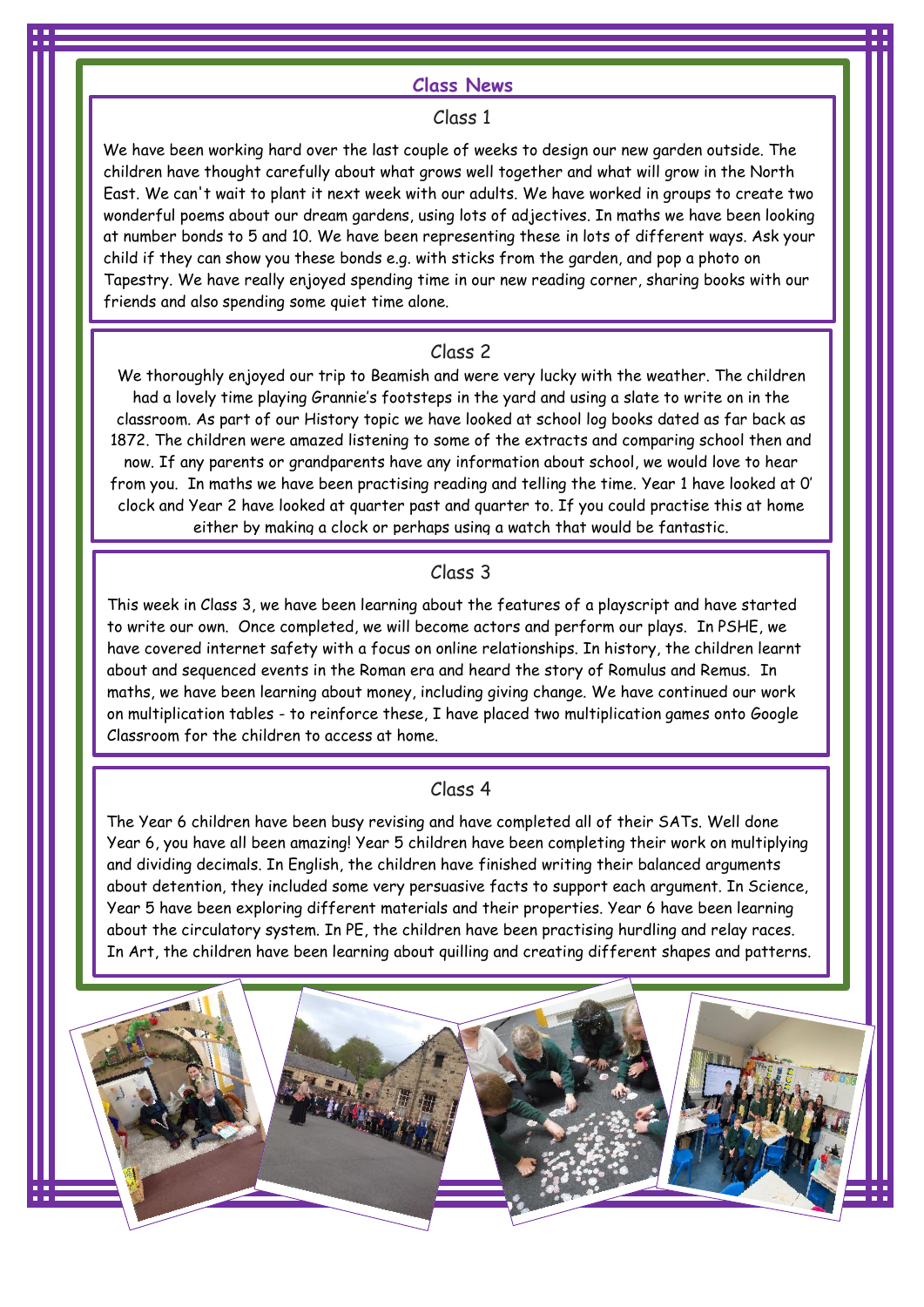# **Our New School Promise**

Over the past week, the Staff, Governors and children at Henshaw and Greenhead Primary Schools have been learning our new school promise. This mantra shapes the vision and values that we hold dear at The West Tyne Church Schools Federation.

# The Values of Our School

Wisdom gives us strength in all we do Endurance keeps us going, trust in teamwork too

A thankfulness to God and community is right Respecting his creation, the gifts we hold tight Everyone's forgiven, kindness big and small

We value humility, justice for all Peace and friendship for all to see Striving for koinonia is where we want to be



Today, staff nominated children who have shown these values in our schools and have been role models for our Christian values in our new, weekly Celebration Assembly.

Well done to the following children for achieving their awards:

**Learning Award – Isabella, Lockie, Emily Resilience & Teamwork award -Alice, Jayden Etiquette award - Christopher Environmental award – Evie Kindness award – Macie S, Alfie Inclusion award – Ruby, Eva Grm Friendship award – Jenson, Alicia Role model award – Ellie, Liv**



Well done to children who have received a special surprise through the post from their teachers over the past 2 weeks, you have gone that extra mile!

Attendance: Whole School – 95.2% Class 1 – 100% Class 2 – 98.2% Class 3 – 97.6% Class 4 – 100%